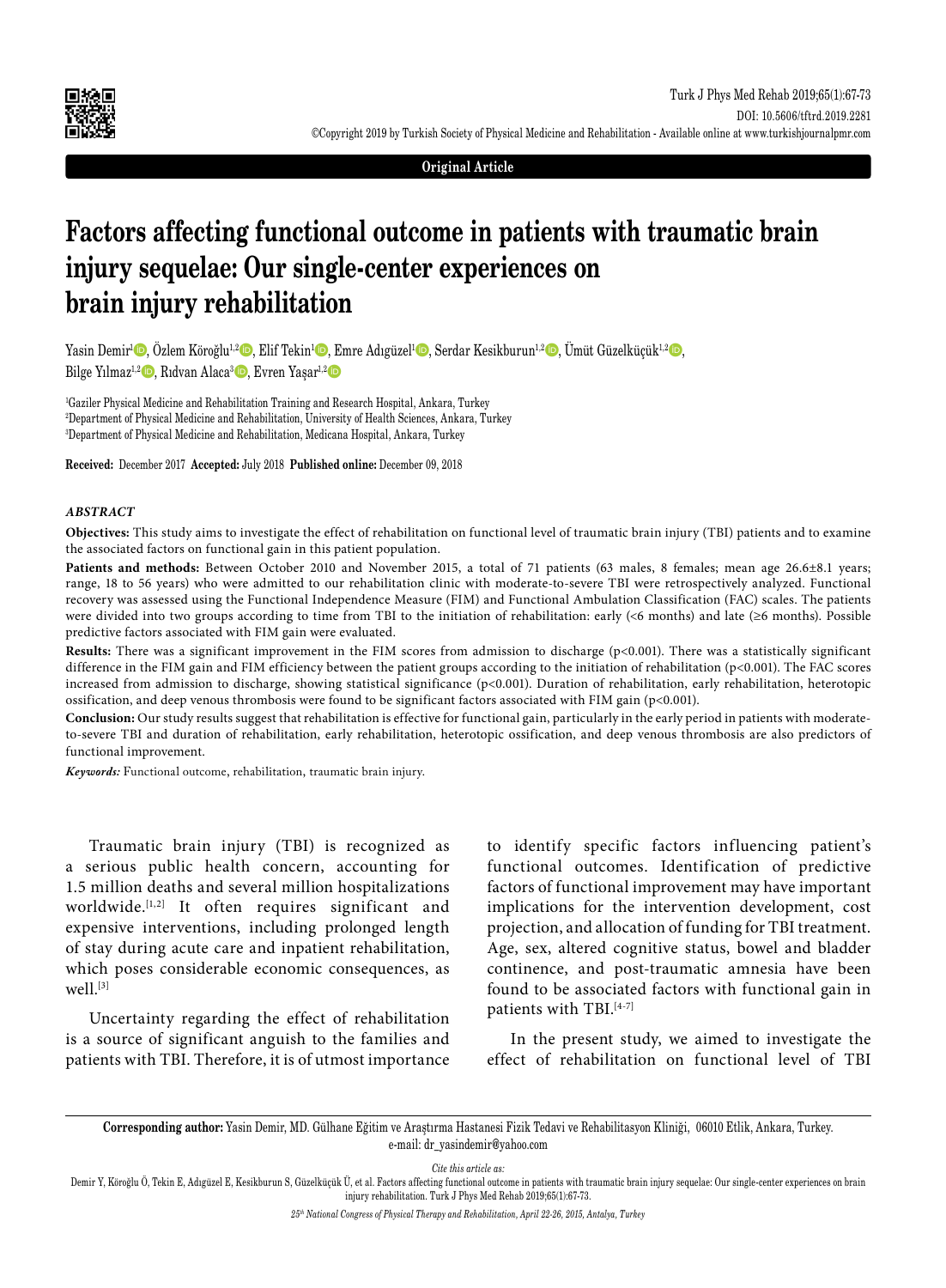patients and to examine the associated factors on functional gain in this patient population.

# **PATIENTS AND METHODS**

Between October 2010 and November 2015, medical records of a total of 71 patients (63 males, 8 females; mean age 26.6±8.1 years; range, 18 to 56 years) who were admitted to our rehabilitation clinic with moderate-tosevere TBI were retrospectively analyzed. The study protocol was approved by the Ethics Committee of Gulhane Military Medical Academy. The study was conducted in accordance with the principles of the Declaration of Helsinki.

In this study, patients who were diagnosed with moderate-to-severe TBI and hospitalized at our clinic and underwent rehabilitation were included. The diagnosis of the patients with TBI was based on abnormal neurological clinical and imaging findings on admission to inpatient rehabilitation. All patients underwent cranial magnetic resonance imaging (MRI) prior to admission. Inclusion criteria were as follows:  $(i)$  history of post-injury Glasgow Coma Scale<sup>[8]</sup> 3-8, *(ii)* presence of neurological fallout; *(iii)* having no other medical condition which could affect cognitive and functional status; *(iv)* being medically stable at the time of physical examination; and  $(v) \ge 18$  years of age at the time of injury.

On admission, data including age, sex, marital status, education status, etiology of TBI, complications, the time from TBI to rehabilitation admission, duration of rehabilitation, and cranial MRI findings were recorded. The patients were divided into two

#### **Table 1.** Demographic and clinical features of the patients

|                                             | n              | %    | Mean±SD         |
|---------------------------------------------|----------------|------|-----------------|
| Age (year)                                  |                |      | $26.6 \pm 8.1$  |
| Sex                                         |                |      |                 |
| Male                                        | 63             | 88.7 |                 |
| Female                                      | 8              | 11.3 |                 |
| Age at the time of injury (year)            |                |      | $25.1 \pm 7.9$  |
| Time since injury (months)                  |                |      | $17.1 \pm 23.2$ |
| Duration of rehabilitation (months)         |                |      | $3.1 \pm 2.4$   |
| Education                                   |                |      |                 |
| Primary education                           | 13             | 18.3 |                 |
| High school                                 | 29             | 40.8 |                 |
| University                                  | 29             | 40.8 |                 |
| Marital status                              |                |      |                 |
| Single                                      | 49             | 69   |                 |
| Married                                     | 22             | 31   |                 |
| Etiology                                    |                |      |                 |
| Motor vehicle accident                      | 42             | 59.2 |                 |
| Pedestrian accident                         | 16             | 22.5 |                 |
| Violence                                    | 7              | 9.9  |                 |
| Fall from height                            | 6              | 8.5  |                 |
| Complications                               |                |      |                 |
| Speech disorders                            | 43             | 60.6 |                 |
| Spasticity                                  | 38             | 53.5 |                 |
| Seizure                                     | 20             | 28.2 |                 |
| Dysphagia                                   | 18             | 25.4 |                 |
| Contracture                                 | 15             | 21.1 |                 |
| Heterotopic ossification                    | 13             | 18.3 |                 |
| Pressure sore                               | 5              | 7    |                 |
| Deep venous thrombosis                      | 3              | 4.2  |                 |
| <b>Functional Ambulation Classification</b> |                |      |                 |
| $\boldsymbol{0}$                            | 36             | 50.7 |                 |
| $\mathbf{1}$                                | 8              | 11.3 |                 |
| $\overline{2}$                              | 4              | 5.6  |                 |
| 3                                           | 11             | 15.5 |                 |
| $\overline{4}$                              | 8              | 11.3 |                 |
| 5                                           | $\overline{4}$ | 5.6  |                 |

SD: Standard deviation.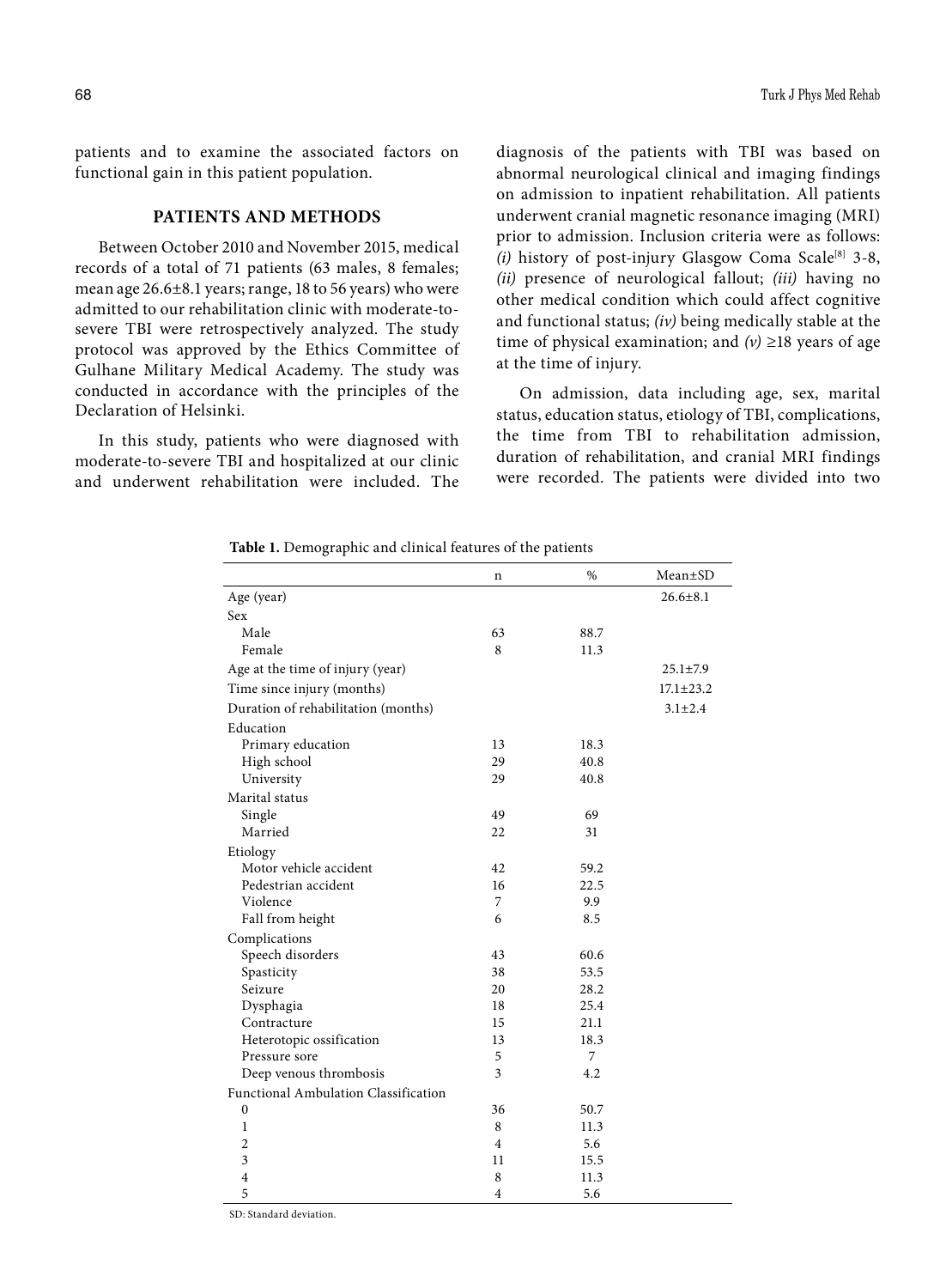groups according to time from TBI to the initiation of rehabilitation: early  $(56 \text{ months})$  and late  $(26 \text{ months})$ .

# **Rehabilitation protocol**

All TBI patients were evaluated by a physiatrist and treatment through a neurological rehabilitation program was planned and administered regularly during the hospital stay. The primary goals of specialized inpatient rehabilitation of TBI were to reduce impairment, to increase functional independence, to restore social participation, and to minimize distress of the patient as well as of the caregivers. There was a particular focus on the personal and domestic activities of daily life. All patients received a minimum of two to three hours daily individual treatment including physiotherapy, occupational therapy, speech therapy, cognitive training, nutrition, dietary services, and psychosocial support.

#### **Assessment**

## *Primary outcome measure*

The primary outcome measure was the Functional Independence Measure (FIM) which evaluates functional independence in self-care activities, mobility, and cognition. Items are summed into a cognitive subscale, motor subscale, and overall FIM total score. The FIM is a well-validated tool which measures disability with 18 items rated on a scale from 1 (complete dependence) to 7 (complete independence).[9] The scores range from 18 to 126, and higher scores indicate a higher level of independence. The adaptation of the Turkish version of the FIM was done, and it was found to be reliable and valid.[10] Motor FIM is composed of 13 items assessing mobility, bowel and bladder control, and activities of daily living. Cognitive FIM (five items) assesses language, memory, and problem solving skills. Admission FIM scores were evaluated within the first 72 h after admission, while discharge FIM scores were evaluated within the 24 h prior to discharge from the inpatient rehabilitation clinic. In addition to the FIM scores, both FIM gain, which is calculated as the difference between the FIM scores of before the initiation of rehabilitation and at discharge, and the FIM efficiency,<sup>[11]</sup> which is obtained by dividing the FIM gain to the total length of hospital stay, were calculated.

## *Secondary outcome measure*

The Functional Ambulation Classification (FAC) scale classifies patients according to basic motor

|             | Mean <sub>±SD</sub> | Median | Min-Max Mean±SD | Mediar | Min-Max |          | Mean <sub>tSD</sub> | Median | Min-Max | Mean±SD        | Median | Min-Max | $\overline{a}$ | Mean±SD       | Median | Min-Max | Mean±SD       | Median | Min-Max |           |
|-------------|---------------------|--------|-----------------|--------|---------|----------|---------------------|--------|---------|----------------|--------|---------|----------------|---------------|--------|---------|---------------|--------|---------|-----------|
|             | 55.4±29.4           |        | 79.5±33.5       |        |         | $-0.001$ | $63.0 + 28.3$       |        |         | $4.6 \pm 27.8$ |        |         | 5001           | $48.0 + 28.9$ |        |         | $65.0 + 32.4$ |        |         | 5<br>0.00 |
| IM motor    | $36.2 \pm 20.8$     |        | 56.4±25.1       |        |         | 0.001    | $0.6 + 20.5$        |        |         | $7.5 + 21.4$   |        |         | : 0.001        | $82.0 + 20.1$ |        |         | $5.6 + 23.9$  |        |         | 0.00      |
| IM cognitiv | $19.1 \pm 10.1$     |        | $23.1 \pm 9.1$  |        |         | 0.001    | $2.3 + 9.6$         |        |         | $77.0 + 7.3$   |        |         | 0.001          | $15.9 + 9.7$  |        |         | $9.3 + 9.1$   |        |         |           |

 $: 0.001$  $:0.001$  $0.001$  $\frac{4}{3}$  $\frac{1}{2}$  $0.001$ 

 $0-5$ 

 $\overline{a}$ 

 $0.3 \pm 0.3$ <sup>\*</sup>  $(7.0 \pm 17.4^*$ 

according to the timing of rehabilita

the groups

 $0-5$ 

 $\overline{a}$ 

 $0.001$  $\tilde{\Sigma}$  $\lessapprox$ 

 $0-5$ 

v

 $N/A$  $\tilde{z}$ 

Min-Max

**Vischarge** 

Admission

ate (>6 months) rehabilitation

FIM gain N/A 24.1±22.1 N/A N/A 31.5±24.1 N/A N/A 17.0±17.4\* N/A FIM efficiency N/A 0.3±0.4 N/A N/A 0.4±0.4 N/A N/A 0.3±0.3\* N/A FAC 0 0-5 5 0-5 <0.001 0 0-5 5 0-5 <0.001 0 0-5 0 0-5 <0.001

 $\lessapprox$  $\tilde{z}$ 

 $24.1 + 22.1$  $0.3 \pm 0.4$ 

 $\frac{3}{2}$   $\frac{3}{2}$  $0.001$ 

 $31.5 \pm 24.1$  $0.4 + 0.4$  SD: Standard deviation; Min-Minimum; Max: Muximum; FIM: Functional independence measure; NA: not applicable; FAC: Functional Ambulation Classification; \*There was a statistically significant difference between the groups a

 $\overline{a}$ 

 $0 - 5$ 

v

 $0 - 5$ ximum; FIM:

 $\overline{a}$ 

NA<br>NA

FIM efficiency FIM gain

FAC

Functional independence

SD: Standard deviation; Min-Minimum; Max: Ma:

measure; N/A: not applicable; FAC: Functional Ambulation

Classifi  $0 - 5$ 

was a

Total Early (<6 months) rehabilitation Late (>6 months) rehabilitation

Early (<6 months) rehabilitation

Admission Discharge Admission Discharge Admission Discharge

Admission

Discharge

Manission

**Total** 

Discharg

**Table 2.** Comparison of outcomes between early and late rehabilitation

Table 2. Comparison of outcomes between early and late rehabilitation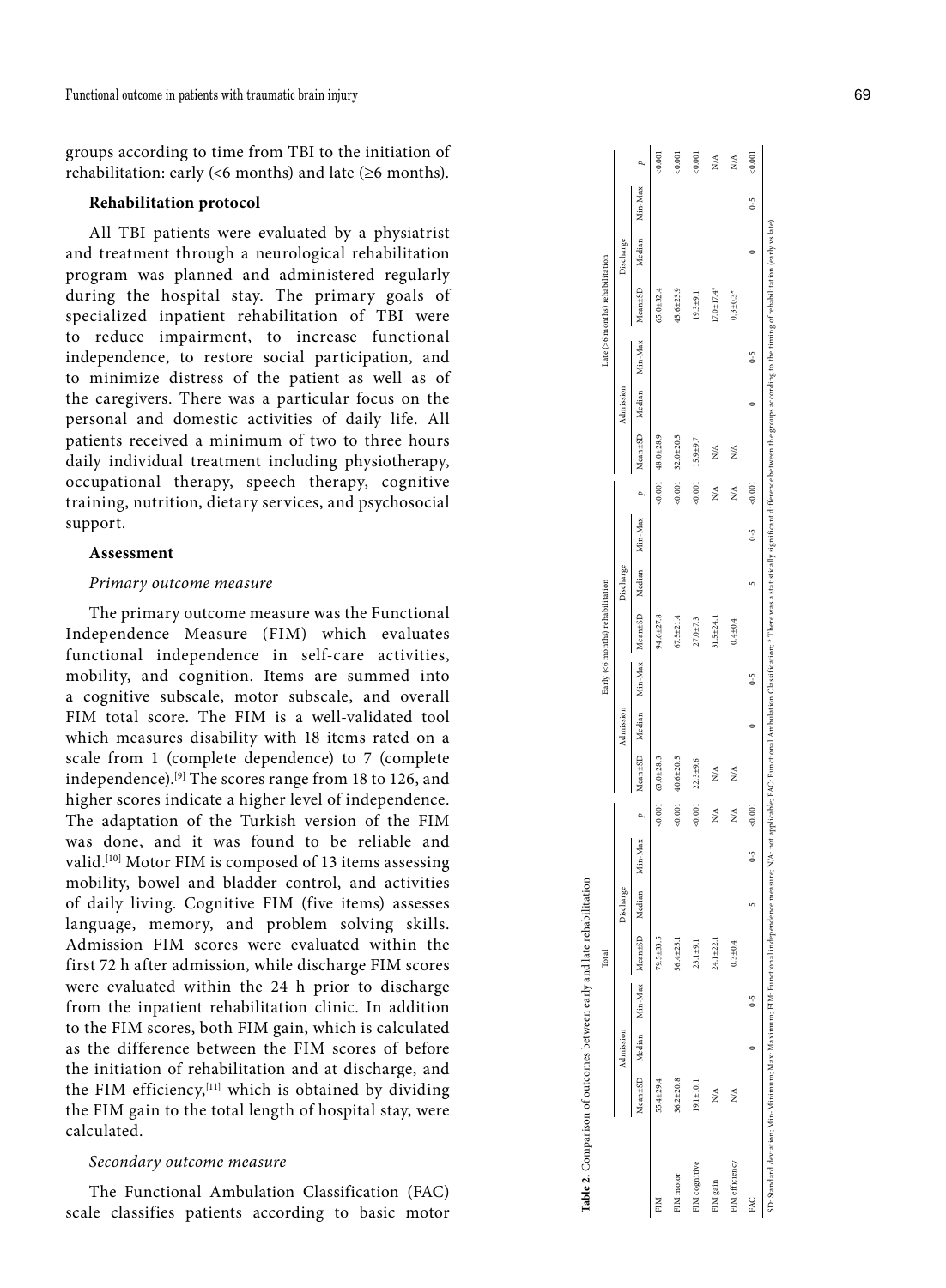skills necessary for functional ambulation and ranges from independent walking outside (Category 5) to non-functional walking (Category 0).<sup>[12]</sup> Both primary and secondary outcomes were assessed before the initiation of rehabilitation and at the time of discharge by the physiatrist.

# **Statistical analysis**

Statistical analysis was performed using the SPSS for Windows, version 16.0 (SPSS Inc., Chicago, IL, USA). Continuous variables were expressed in mean or median and standard deviation (SD) or minmax values. Categorical variables were presented in frequency (%). The Kolmogorov-Smirnov test was used to confirm that the data were within the ranges of normal distribution. The Student's t-test and Pearson test for normally distributed data and Mann-Whitney U and Spearman tests for abnormally distributed data were also performed. The chi-square test or Fisher's exact test was used to compare categorical data. Bivariate analysis was carried out first between all possible risk factors (sex, age, time since injury, duration of rehabilitation, timing of rehabilitation, education status, marital status, etiology, and complications) and FIM gain. Variables with p<0.1 in bivariate analysis (marital status, duration of rehabilitation, timing of rehabilitation, swallowing dysfunction, heterotopic ossification, and deep venous thrombosis) were included in the multiple linear regression analysis for FIM gain. A *p* value of <0.05 was considered statistically significant with 95% confidence interval (CI).

## **RESULTS**

In this study, the male-to-female ratio was 7.8:1. The mean time since injury was 17.1±23.2 months. The time from injury to the initiation of rehabilitation was <6 months in 35 patients and >6 months in 36 patients. The mean duration of rehabilitation was 3.1±2.4

months. The most common mechanism of injury was motor vehicle accident (59.2%), followed by pedestrian accidents (22.5%). There were several complications related with TBI. The main complications were speech disorders (60.6%), spasticity (53.5%), and seizures (28.2%). Demographic and clinical data are presented in Table 1.

The mean FIM score was 55.4±29.4 on admission and 79.5±33.5 at the time of discharge. The mean FIM gain and efficiency were 24.1±22.1 and 0.3±0.4, respectively. There was a significant improvement on FIM scores from admission to discharge (p<0.001). The mean admission FIM score was found to be  $63.0\pm28.3$  in the early group and  $48.0\pm28.9$  in the late group. The mean discharge FIM score was 94.6±27.8 in the early group and 65.0±32.4 in the late group. There were statistically significant differences in the FIM gain and efficiency between the patients in acute and chronic phase (p<0.001). The FAC scores increased from admission to discharge, indicating statistical significance (p<0.001) (Table 2). There was also a significant correlation between the admission FAC and FIM scores (r=0.813, p=0.0001) and discharge FAC and FIM scores (r=0.897, p=0.0001).

Diffuse axonal injury was detected on 25 (35.2%) patients. Among the affected areas, temporoparietal region was the most commonly injured part of the brain (35.2%). The patients were also divided into two subgroups: FIM gain in patients with or without diffuse axonal injury. There was no statistically significant difference between the two groups (21.7±23.6 vs. 25.5±21.4) (p>0.05). Similarly, FIM gain was compared according to temporoparietal lesions and no statistically significant difference was found between the two groups  $(28.1\pm21.2 \text{ vs. } 22.1\pm22.5)$  $(p>0.05)$ .

Multiple linear regression analysis revealed that duration of rehabilitation, timing of rehabilitation

**Table 3.** Multiple linear regression analysis of functional independence measure gain

| Risk factors                          | B        | SE.   | Beta     | D     |
|---------------------------------------|----------|-------|----------|-------|
| Marital status                        | $-0.623$ | 0.499 | $-0.122$ | 0.217 |
| Duration of rehabilitation (days)     | 0.012    | 0.004 | 0.353    | 0.002 |
| Timing of rehabilitation (early/late) | 1.543    | 0.455 | 0.326    | 0.001 |
| Swallowing dysfunction                | $-0.288$ | 0.587 | $-0.054$ | 0.625 |
| Heterotopic ossification              | $-1.222$ | 0.611 | $-0.200$ | 0.049 |
| Deep venous thrombosis                | $-3.973$ | 1.106 | $-0.337$ | 0.001 |

B: Regression coefficient; SE: Standard error.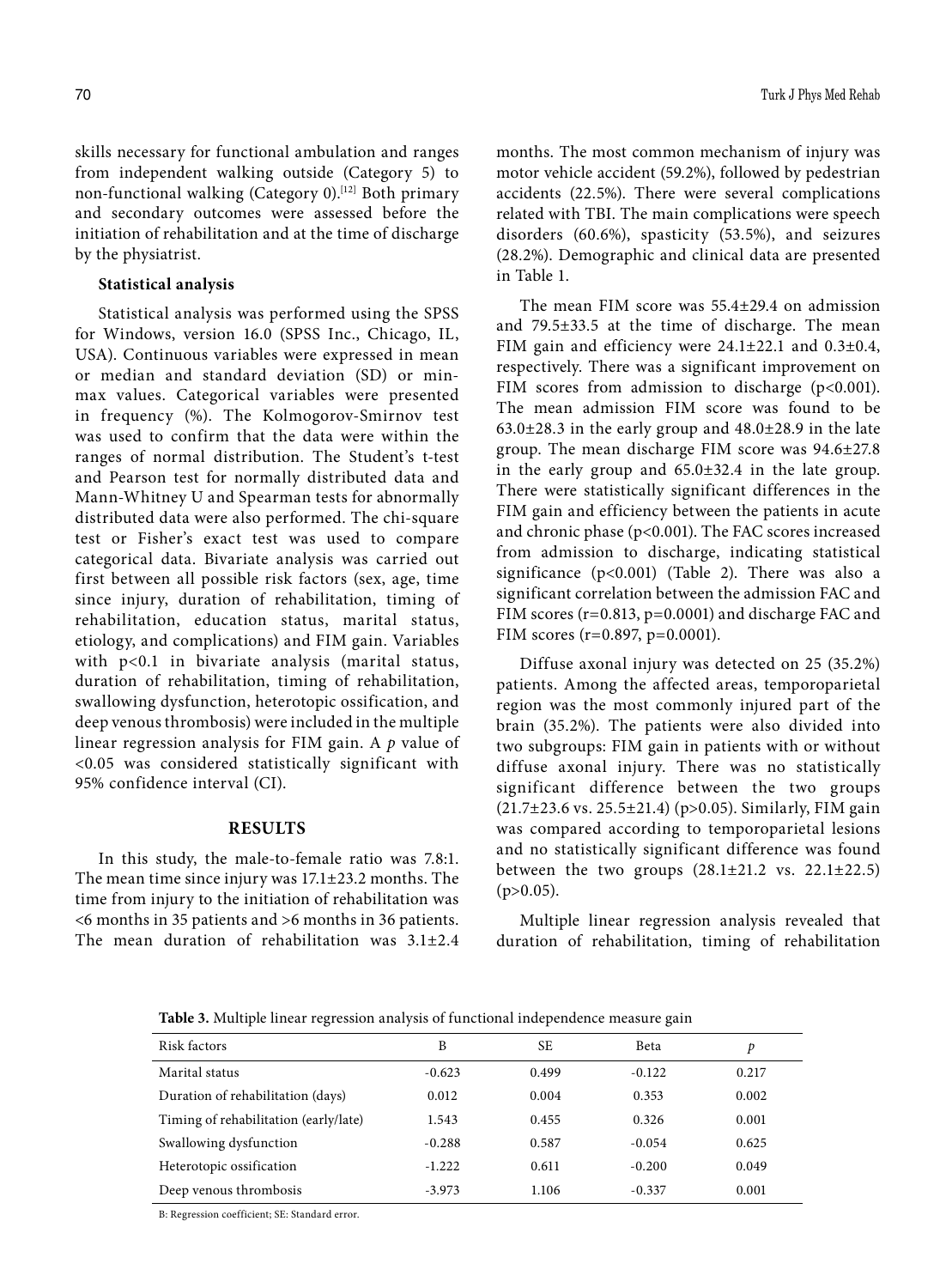(early vs. late), heterotopic ossification, and deep venous thrombosis were significant factors associated with FIM gain (Table 3).

# **DISCUSSION**

This study was conducted in a brain injury rehabilitation center where comprehensive rehabilitation including physiotherapy, occupational therapy, recreational activities, speech-language, and cognitive therapy were able to be applied to the TBI patients. According to the study results, our comprehensive rehabilitation program was effective in improving functional level in TBI patients. However, this improvement was more prominent in patients who were admitted to our hospital within six months following injury. In addition, regression analysis showed that duration of rehabilitation, timing of rehabilitation, heterotopic ossification, and deep venous thrombosis were significantly associated with FIM gain.

There is high-quality evidence on rehabilitation recommendation following TBI. Our results are also consistent with a large body of work suggesting rehabilitation as effective to improve functionality in disabled TBI patients, and similar trends in motor and cognitive improvement were reported previously.[13-16]

In our study we used FIM to assess the level of physical and cognitive disability which indicates the burden of care and is widely used in TBI and other populations in need of rehabilitation.<sup>[17,18]</sup> In addition, as previously reported in the literature, the FIM was developed to evaluate progress in functional level during inpatient rehabilitation.<sup>[19]</sup> In our study, a significant improvement in the FIM scores was observed in the discharge scores (79.5) compared to the admission scores (55.4). These findings are also consistent with previous studies using the FIM scale and showing significant functional recovery in TBI patients.[19,20]

In the present study, we also used the FAC scale to assess the impact of the rehabilitation on patients' ambulatory capacity, and patients showed a significant improvement in locomotion, compared to baseline, in consistency with previous studies.[21,22] In addition, there was a strong correlation between the FAC and FIM scores in the current study.

Timing of rehabilitation is critical to evaluate functional improvement.<sup>[5,23-25]</sup> Therefore, we compared early and late rehabilitation groups and found that there was a significant improvement in the early rehabilitation group. Sandhaug et al.<sup>[23]</sup> also reported a similar functional improvement within three months after injury in a TBI population in whom the FIM scores improved significantly from rehabilitation to discharge at 24 months after injury with peak levels at 3 and 24 months after injury for the all TBI group and severe TBI group. Similarly, Andelic et al.<sup>[24]</sup> concluded that better functional outcomes were achieved in patients who received early rehabilitation. Tepas et al.[25] also showed that delay in rehabilitation decreases outcomes and efficiency of rehabilitative care. Overall, we suggest that TBI patients presenting acutely to hospital with moderate-to-severe brain injury should be routinely evaluated for their altering needs for rehabilitation, since earlier gains can be attained with intensive rehabilitation.<sup>[26]</sup>

Outcome prediction after brain injury is of significant research interest, as accurate prediction can shape the treatment efforts and policy and to predict prognosis. In the current study, multiple linear regression analysis was performed to predict FIM gain in the TBI patients. Regression analysis showed that duration of rehabilitation, early rehabilitation, heterotopic ossification, and deep venous thrombosis were significantly associated with FIM gain, and these factors can be used for FIM gain prediction. It can be commented that in a model created with marital status, duration of rehabilitation, early and late rehabilitation, swallowing dysfunction, heterotopic ossification, deep venous thrombosis, and early rehabilitation (compared to late rehabilitation) would probably increase FIM gain by 1.54 points. Similarly, one more day in rehabilitation would result in 0.012 point FIM gain increase. On the other hand, it can be suggested that heterotopic ossification and deep venous thrombosis would probably result in 1.22 and 3.97 point decrease in FIM gain, respectively. Sandhaug et al.<sup>[14]</sup> reported that predictors of functional level at the time of discharge from rehabilitation were Glasgow Coma Scale scores at the time of admission to rehabilitation, FIM total score at the time of admission to rehabilitation, length of stay in the rehabilitation unit, and length of post-traumatic amnesia. deGuise et al.<sup>[27]</sup> also indicated that FIM, the Extended Glasgow Outcome Scale, and Neurobehavioral Rating Scale-revised scores at the time of discharge were important predictors of functional outcome. In another study, McLafferty et al.[28] found that normotension at the time of admission and length of stay in the rehabilitation unit were associated with a response to inpatient rehabilitation. In their study, Johns et al.<sup>[29]</sup> evaluated the effect of heterotopic ossification on functional outcome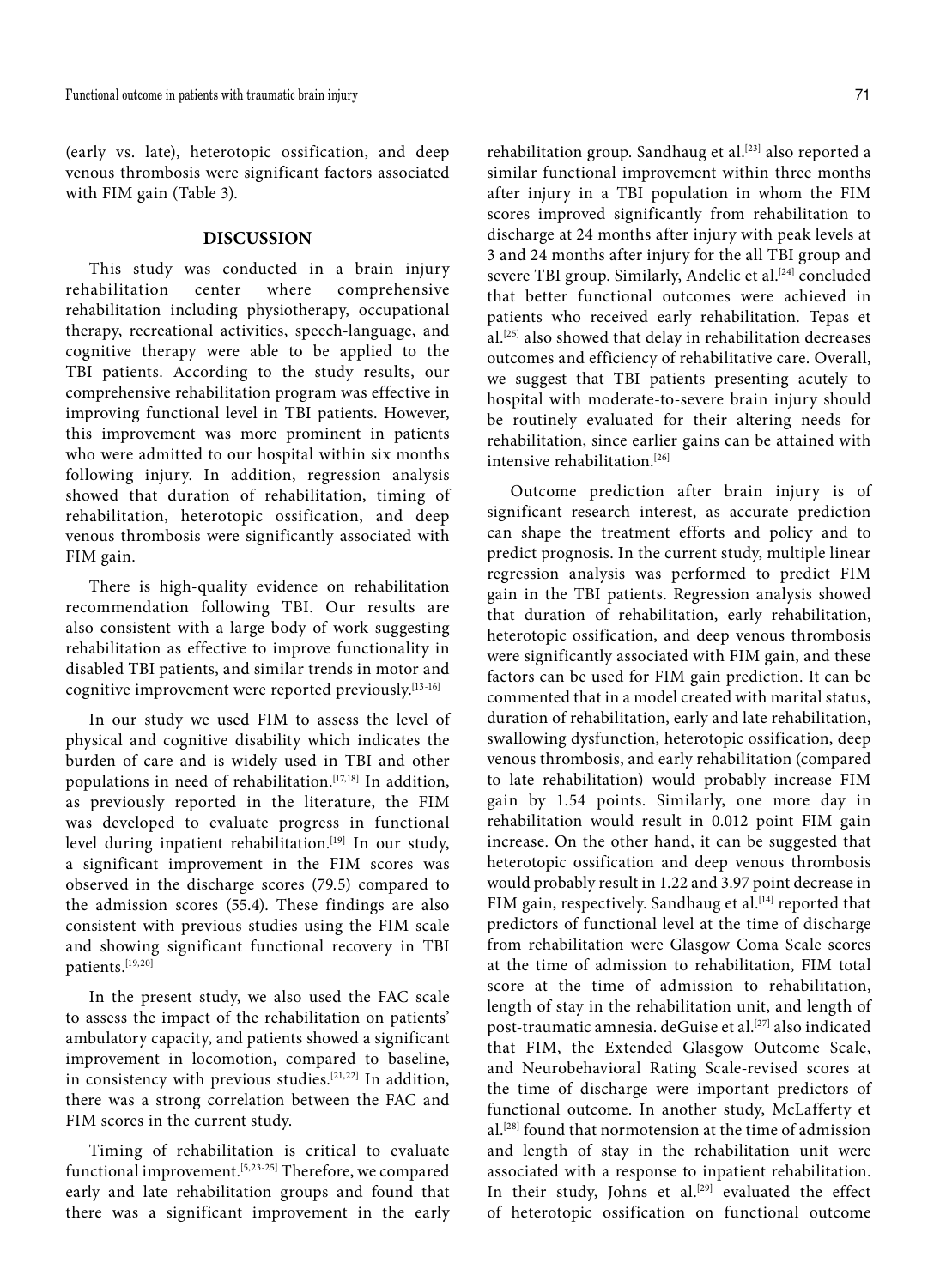after TBI and showed that patients with heterotopic ossification had significantly lower FIM scores with significantly lower FIM efficiency. Consistent with our study results, Yablon et al.<sup>[30]</sup> demonstrated a negative relationship between deep venous thrombosis and FIM locomotion subscale scores.

Nonetheless, several limitations should be recognized for the present study. First, the lack of a control group might have interfered with an unbiased comparison of the results. Second, small sample size might have precluded generalization of the results. Other limitations are the lack of diversity of outcome measures and lack of standard physiotherapy. However, the findings of the present study provides long-term experiences of a single rehabilitation center on TBI and to be a guide for clinicians for the evaluation of TBI patients.

In conclusion, our study results suggest that tailoring a rehabilitation program for functional needs of patients may be useful in improving rehabilitation outcomes. In addition, TBI patients who receive early rehabilitation may have better functional outcomes than those receiving late rehabilitation. Duration of rehabilitation, timing of rehabilitation, heterotopic ossification, and deep venous thrombosis are also significant predictors of FIM gain. However, further large-scale, long-term, multi-center studies investigating cost-effectiveness of early rehabilitation after severe TBI are required.

# **Declaration of conflicting interests**

The authors declared no conflicts of interest with respect to the authorship and/or publication of this article.

#### **Funding**

The authors received no financial support for the research and/or authorship of this article.

## **REFERENCES**

- 1. Fleminger S, Ponsford J. Long term outcome after traumatic brain injury. BMJ 2005;331:1419-20.
- 2. Bruns J Jr, Hauser WA. The epidemiology of traumatic brain injury: a review. Epilepsia 2003;44:2-10.
- 3. McGarry LJ, Thompson D, Millham FH, Cowell L, Snyder PJ, Lenderking WR, et al. Outcomes and costs of acute treatment of traumatic brain injury. J Trauma 2002;53:1152-9.
- 4. Kushner DS, Johnson-Greene D. Changes in cognition and continence as predictors of rehabilitation outcomes in individuals with severe traumatic brain injury. J Rehabil Res Dev 2014;51:1057-68.
- 5. Eastvold AD, Walker WC, Curtiss G, Schwab K, Vanderploeg RD. The differential contributions of posttraumatic amnesia duration and time since injury in prediction of functional

outcomes following moderate-to-severe traumatic brain injury. J Head Trauma Rehabil 2013;28:48-58.

- 6. Baum J, Entezami P, Shah K, Medhkour A. Predictors of Outcomes in Traumatic Brain Injury. World Neurosurg 2016;90:525-9.
- 7. Jaeger M, Deiana G, Nash S, Bar JY, Cotton F, Dailler F, et al. Prognostic factors of long-term outcome in cases of severe traumatic brain injury. Ann Phys Rehabil Med 2014;57:436-51.
- 8. Okamura K. Glasgow Coma Scale flow chart: a beginner's guide. Br J Nurs 2014;23:1068-73.
- 9. Linacre JM, Heinemann AW, Wright BD, Granger CV, Hamilton BB. The structure and stability of the Functional Independence Measure. Arch Phys Med Rehabil 1994;75:127-32.
- 10. Küçükdeveci AA, Yavuzer G, Elhan AH, Sonel B, Tennant A. Adaptation of the Functional Independence Measure for use in Turkey. Clin Rehabil 2001;15:311-9.
- 11. Cullen N, Vimalesan K, Taggart C. Efficacy of a functionallybased neurorehabilitation programme: a retrospective case-matched study of rehabilitation outcomes following traumatic brain injury. Brain Inj 2013;27:799-806.
- 12. Holden MK, Gill KM, Magliozzi MR, Nathan J, Piehl-Baker L. Clinical gait assessment in the neurologically impaired. Reliability and meaningfulness. Phys Ther 1984;64:35-40.
- 13. Ashley JG, Ashley MJ, Masel BE, Randle K, Kreber LA, Singh C, et al. The influence of post-acute rehabilitation length of stay on traumatic brain injury outcome: a retrospective exploratory study. Brain Inj 2018;32:600-7.
- 14. Sandhaug M, Andelic N, Vatne A, Seiler S, Mygland A. Functional level during sub-acute rehabilitation after traumatic brain injury: course and predictors of outcome. Brain Inj 2010;24:740-7.
- 15. Horn SD, Corrigan JD, Dijkers MP. Traumatic Brain Injury Rehabilitation Comparative Effectiveness Research: Introduction to the Traumatic Brain Injury-Practice Based Evidence Archives Supplement. Arch Phys Med Rehabil 2015;96:173-7.
- 16. Turner-Stokes L. Evidence for the effectiveness of multidisciplinary rehabilitation following acquired brain injury: a synthesis of two systematic approaches. J Rehabil Med 2008;40:691-701.
- 17. Sandhaug M, Andelic N, Langhammer B, Mygland A. Functional level during the first 2 years after moderate and severe traumatic brain injury. J Neurol Res 2011;1:48-58.
- 18. Grimby G, Gudjonsson G, Rodhe M, Sunnerhagen KS, Sundh V, Ostensson ML. The functional independence measure in Sweden: experience for outcome measurement in rehabilitation medicine. Scand J Rehabil Med 1996;28:51-62.
- 19. Corrigan JD, Smith-Knapp K, Granger CV. Validity of the functional independence measure for persons with traumatic brain injury. Arch Phys Med Rehabil 1997;78:828-34.
- 20. Whitnall L, McMillan TM, Murray GD, Teasdale GM. Disability in young people and adults after head injury: 5-7 year follow up of a prospective cohort study. J Neurol Neurosurg Psychiatry 2006;77:640-5.
- 21. Adigüzel E, Yaşar E, Kesikburun S, Demir Y, Aras B, Safaz I, et al. Are rehabilitation outcomes after severe anoxic brain injury different from severe traumatic brain injury? A matched case-control study. Int J Rehabil Res 2018;41:47-51.